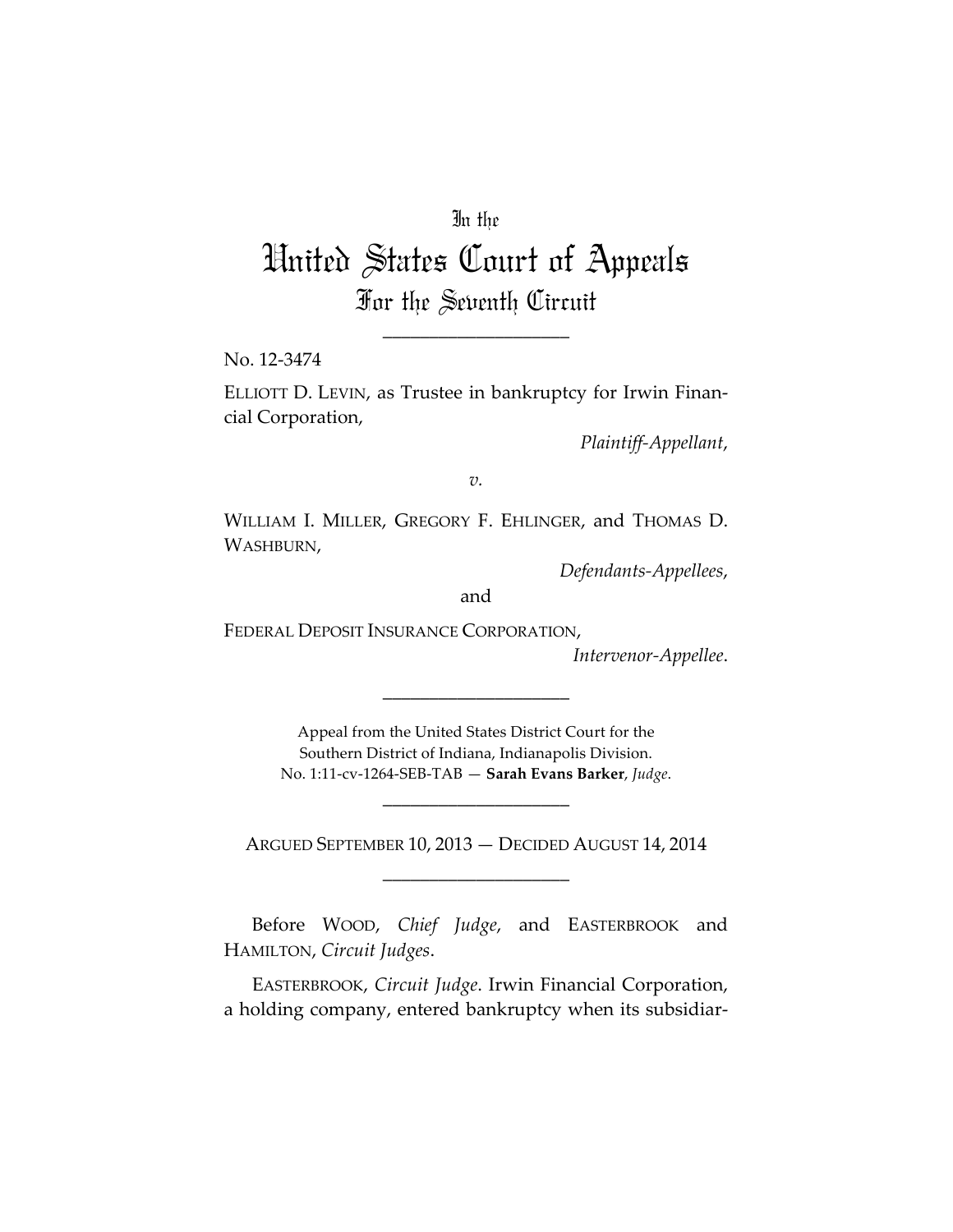ies failed. Both subsidiaries were banks (Irwin Union Bank & Trust and Irwin Union Bank, FSB), which the Federal Deposit Insurance Corp. closed and took over in 2009. The banks' asset portfolios had been dominated by mortgage loans, whose value plunged in 2007 and 2008. The FDIC is in the process of collecting the banks' assets and paying their debts. Further details are not material to the disposition of this appeal.

Elliott Levin, Irwin Financial's trustee in bankruptcy, filed this suit against three of its directors and officers. For simplicity, we refer to Irwin Financial and the trustee collectively as "Irwin," to Irwin's two subsidiaries as "the Banks," and to the defendants as "the Managers." The FDIC intervened to defend its own interests, because whatever Irwin collects from the Managers will be unavailable to satisfy any claims that the FDIC has against them. Both the FDIC and the Managers contend that most of Irwin's claims belong to the FDIC under 12 U.S.C.  $$1821(d)(2)(A)(i)$ , which says that when taking over a bank the FDIC acquires "all rights, titles, powers, and privileges of the insured depository institution, and of any stockholder, member, accountholder, depositor, officer, or director of such institution with respect to the institution and the assets of the institution". Irwin, the FDIC, and the Managers all understand this language to allocate to the FDIC not only the closed banks' rights but also any claims that investors might assert derivatively on behalf of the closed banks. Courts of appeals (including this one) routinely describe §1821(d)(2)(A)(i) the same way. See, e.g., *Adato v. Kagan*, 599 F.2d 1111, 1117 (2d Cir. 1979); *Courtney v. Halleran*, 485 F.3d 942, 950 (7th Cir. 2007); *Pareto v. FDIC*, 139 F.3d 696, 700 (9th Cir. 1998).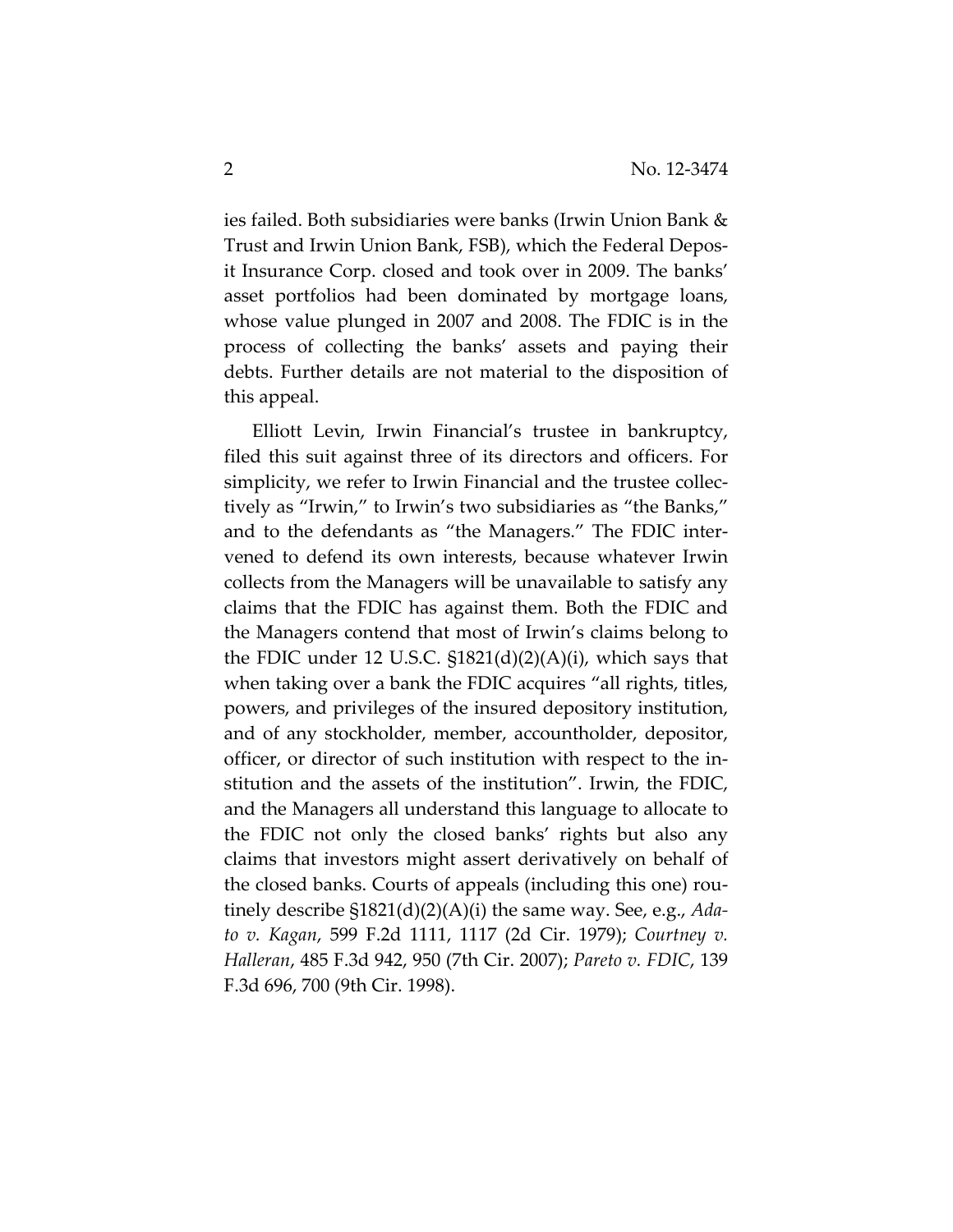Irwin presented four types of claims against the Managers. The first (counts 1, 2, 4, and 5 of the complaint) asserts that the Managers violated their fiduciary duties to Irwin by not implementing additional financial controls that would have protected Irwin from the Managers' errors in their roles as directors and managers of the Banks. The Managers (as officers of the Banks) allowed the Banks to specialize in kinds of mortgages that were especially hard-hit in 2007 and 2008. Irwin contends that they should have diversified the Banks' portfolios, hedged the risk using other instruments, or both, and are liable to Irwin for failing to implement holding-company-level rules that would have compelled them to curtail bank-level risks.

Count 3 alleges that the Managers allowed Irwin to pay dividends (or, equivalently, repurchase stock) in amounts that left it short of capital when the financial crunch arrived. Irwin maintains that it would not have distributed money to investors had the Managers furnished better information about the Banks' portfolios, for then Irwin would have realized the benefit of being better capitalized.

Count 6 alleges that one of the Managers breached his duty of care by hiring unnecessary (or unnecessarily expensive) consultants, squandering Irwin's money. Irwin's reply brief abandons this claim; we do not mention it again.

Count 7 alleges that two of the Managers breached their duties of care and loyalty when in the first half of 2009 they "capitulated" to the FDIC and caused Irwin to contribute millions of dollars in new capital to the Banks. The complaint asserts that the Managers knew, or should have known, that this was equivalent to throwing money away that it might benefit the FDIC (and could conceivably benefit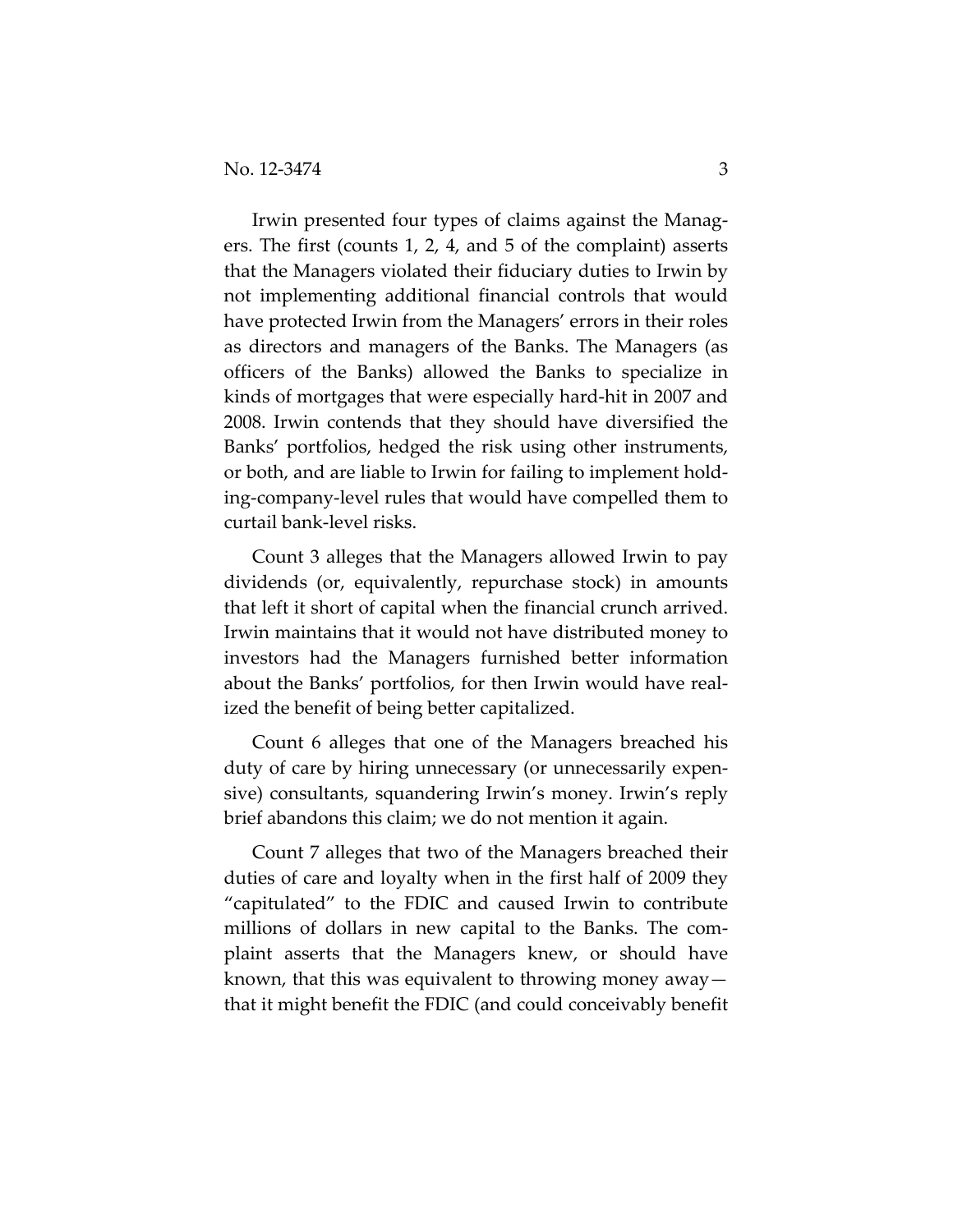the Managers in their roles at the Banks) but held no prospect of benefit for Irwin.

The district court asked Magistrate Judge Baker for analysis. He recommended that the first cluster of counts (1, 2, 4, and 5) be dismissed because under §1821(d)(2)(A)(i) the FDIC rather than Irwin owns any legal claim that depends on acts the Managers took in their roles at the Banks. He recommended that counts 3 and 7 continue to summary judgment or trial. The district judge, however, concluded that all claims belong to the FDIC, and she dismissed the entire complaint. Irwin has appealed. The Managers defend the district court's decision; the FDIC does not and concedes that counts 3 and 7 belong to Irwin. (The FDIC nonetheless asks us to affirm across the board, contending that Irwin's position on these counts is substantively implausible.)

All of the litigants agree that the distinction between direct and derivative claims depends on Indiana law, for Irwin was incorporated there. Indiana treats a stockholder's claim as derivative if the corporation itself is the loser and the investor is worse off because the value of the firm's stock declines. See *Barth v. Barth*, 659 N.E.2d 559 (Ind. 1995); *Massey v. Merrill Lynch & Co*., 464 F.3d 642, 645 (7th Cir. 2006) (Indiana law). That's a good description of the theory behind counts 1, 2, 4, and 5: The Banks suffered a loss when the value of their portfolios cratered, and Irwin suffered a derivative loss when the value of its stock in the Banks plummeted. At oral argument counsel for Irwin conceded that it would not have suffered any injury unless the Banks had done so first. The theory behind these counts—that the Managers owed a duty to Irwin to protect it from their own behavior at the Banks—is a veneer over a derivative claim based on the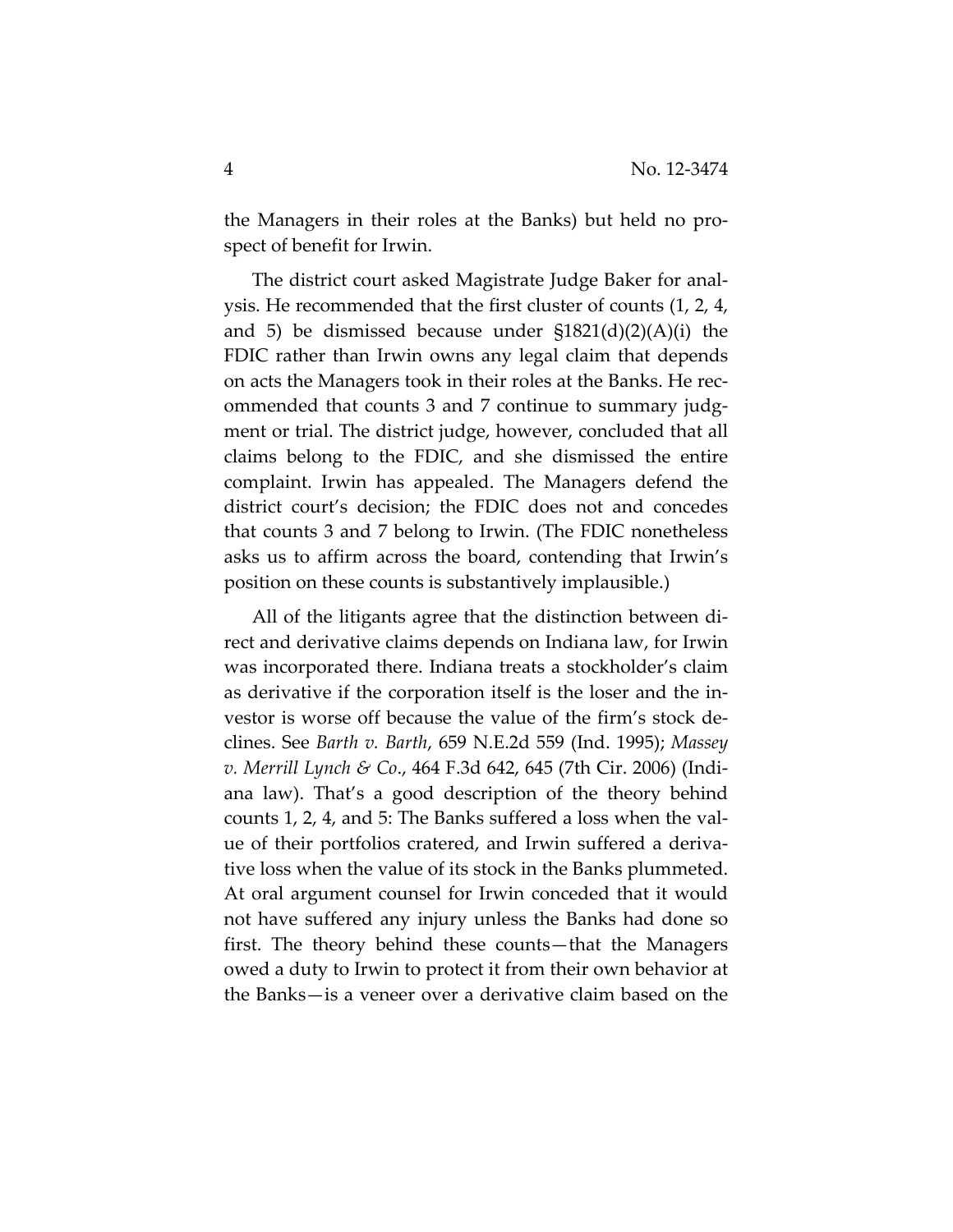harm the Managers' choices caused to the Banks and transmitted to Irwin through a decline in the value of the shares it held. The FDIC, not Irwin, therefore owns any claim against the Managers that depends on the choices they made as directors or employees of the Banks. Any recovery by Irwin would be double counting. See *Mid-State Fertilizer Co. v. Exchange National Bank*, 877 F.2d 1333, 1335–36 (7th Cir. 1989); *Kagan v. Edison Bros. Stores, Inc*., 907 F.2d 690 (7th Cir. 1990).

Count 3, by contrast, concerns only what the Managers did at Irwin—both with respect to supporting the financial distributions and with respect to the information they gave Irwin about the Banks' loan portfolios. If count 3 is dismissed, the FDIC cannot gain; it owns the Banks and all of their assets, but the Banks cannot collect from the Managers for any shortcomings in the services that they rendered to Irwin. Section  $1821(d)(2)(A)(i)$  is designed to allocate claims between the FDIC and other injured parties; it is not designed to vaporize claims that otherwise exist after a business failure. Yet if count 3 is dismissed, the claim will disappear; no one will be able to pursue it. It would not be sensible to read  $$1821(d)(2)(A)(i)$  that way.

The potential problem with count 3 is not ownership but whether Indiana law permits recovery on a theory that a holding company distributed "too much" to its investors. As a first approximation, dividends and repurchases are a wash; stockholders gain exactly what the corporation loses. These transactions leave the firm with less capital, but this may be beneficial if it induces managers to work harder and smarter. And if the firm later lands in financial trouble, stockholders see payouts as a blessing—for the distribution means that the money was not lost with the firm's financial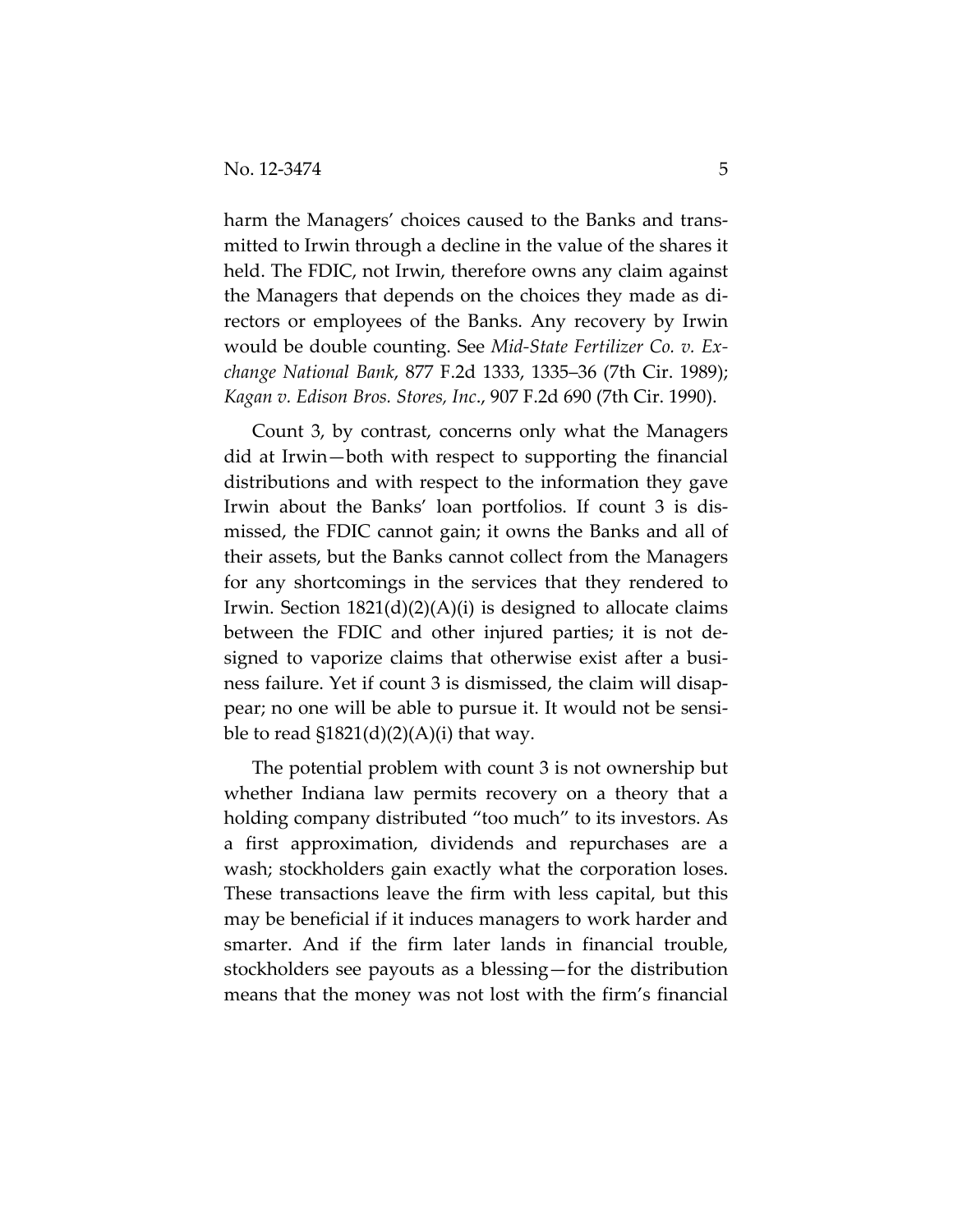distress. But the district court did not dismiss count 3 on the merits, which have not been fully briefed on appeal. Nor have the parties explored how Indiana's version of the Business Judgment Rule applies to the Managers' activities with respect to information and distributions. It was accordingly premature to dismiss this part of the complaint.

The district court thought that count 3 does not narrate a "plausible" claim, as the Supreme Court used that word in *Ashcroft v. Iqbal*, 556 U.S. 662 (2009), and *Bell Atlantic Corp. v. Twombly*, 550 U.S. 544 (2007). Yet those decisions concern the adequacy of the notice given by the pleading, not the claim's legal substance. The Court held that Fed. R. Civ. P. 8 is not satisfied by a skeletal complaint that contains conclusion or surmise and requires a court to decide whether events not pleaded could be imagined in a plaintiff's favor. The Court wrote that judges may bypass implausible allegations and insist that complaints contain enough detail to allow courts to separate fantasy from claims worth litigating. *Iqbal* and *Twombly* do not change the standards for judgment on the pleadings (Rule 12(c)) or summary judgment (Rule 56), nor do they require complaints to address potential defenses such as the Business Judgment Rule. The Court held in *Gomez v. Toledo*, 446 U.S. 635 (1980), that complaints need not anticipate affirmative defenses; neither *Iqbal* nor *Twombly* suggests otherwise. See *Richards v. Mitcheff*, 696 F.3d 635 (7th Cir. 2012). So although count 3 may not have much prospect, it could not be dismissed at the suit's outset.

Count 7 maintains that two of the Managers injured Irwin by causing it to invest more money in the Banks even after they had failed. Fundamentally it alleges that they threw good money after bad. Again this is based on injury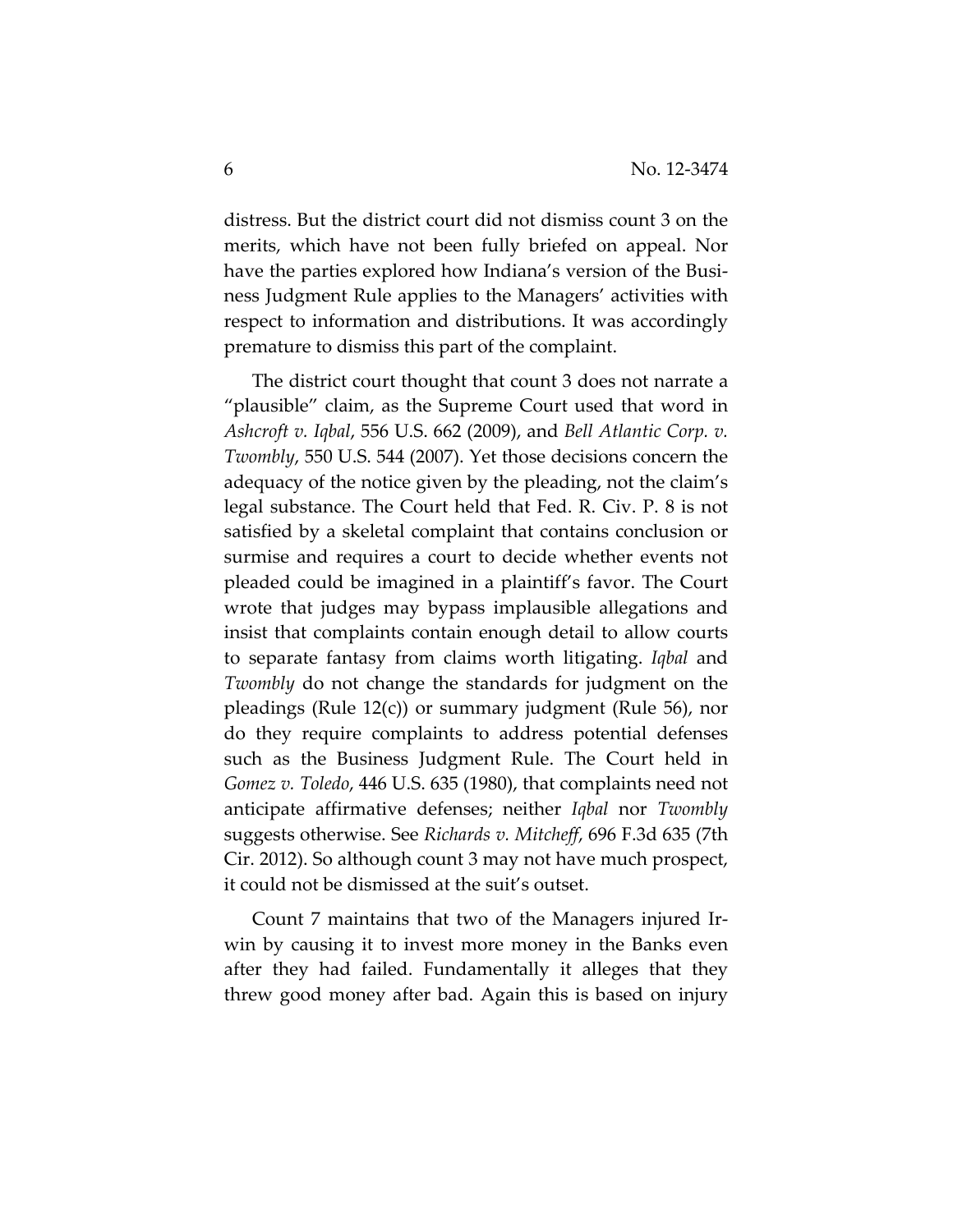that Irwin sustained in its own right, a claim that the FDIC could not pursue as the Banks' successor. (Counsel for the FDIC agreed with this proposition at oral argument.) Irwin's loss does not depend on injury to the Banks; to the contrary, Irwin's investment would have made the Banks better off. But since they were under water (so the complaint alleges) at the time of the investment, Irwin suffered an immediate and irreparable loss. This is the strongest of Irwin's claims because it potentially entails a violation of the duty of loyalty; Irwin contends that the two Managers sought to promote their own interests (as officers of the Banks) at the expense of Irwin's interests. Count 7 cannot be dismissed under  $$1821(d)(2)(A)(i)$  or Rule 8.

At oral argument the court asked counsel whether  $$1821(d)(2)(A)(i)$  should be understood not simply to allocate claims between the FDIC and other entities, but to transfer to the FDIC *all* claims held by any stockholder of a failed bank—even claims that like counts 3 and 7 do not depend on an injury to the failed bank. No federal court has read the statute that way, however, and counsel for all of the litigants declined to adopt that understanding. Section  $1821(d)(2)(A)(i)$  transfers to the FDIC only stockholders' claims "with respect to … the assets of the institution"—in other words, those that investors (but for  $$1821(d)(2)(A)(i)$ ) would pursue derivatively on behalf of the failed bank. This is why we have read  $$1821(d)(2)(A)(i)$  as allocating claims between the FDIC and the failed bank's shareholders rather than transferring to the FDIC every investor's claims of every description. Any other reading of §1821(d)(2)(A)(i) would pose the question whether Irwin and similarly situated stockholders would be entitled to compensation for a taking;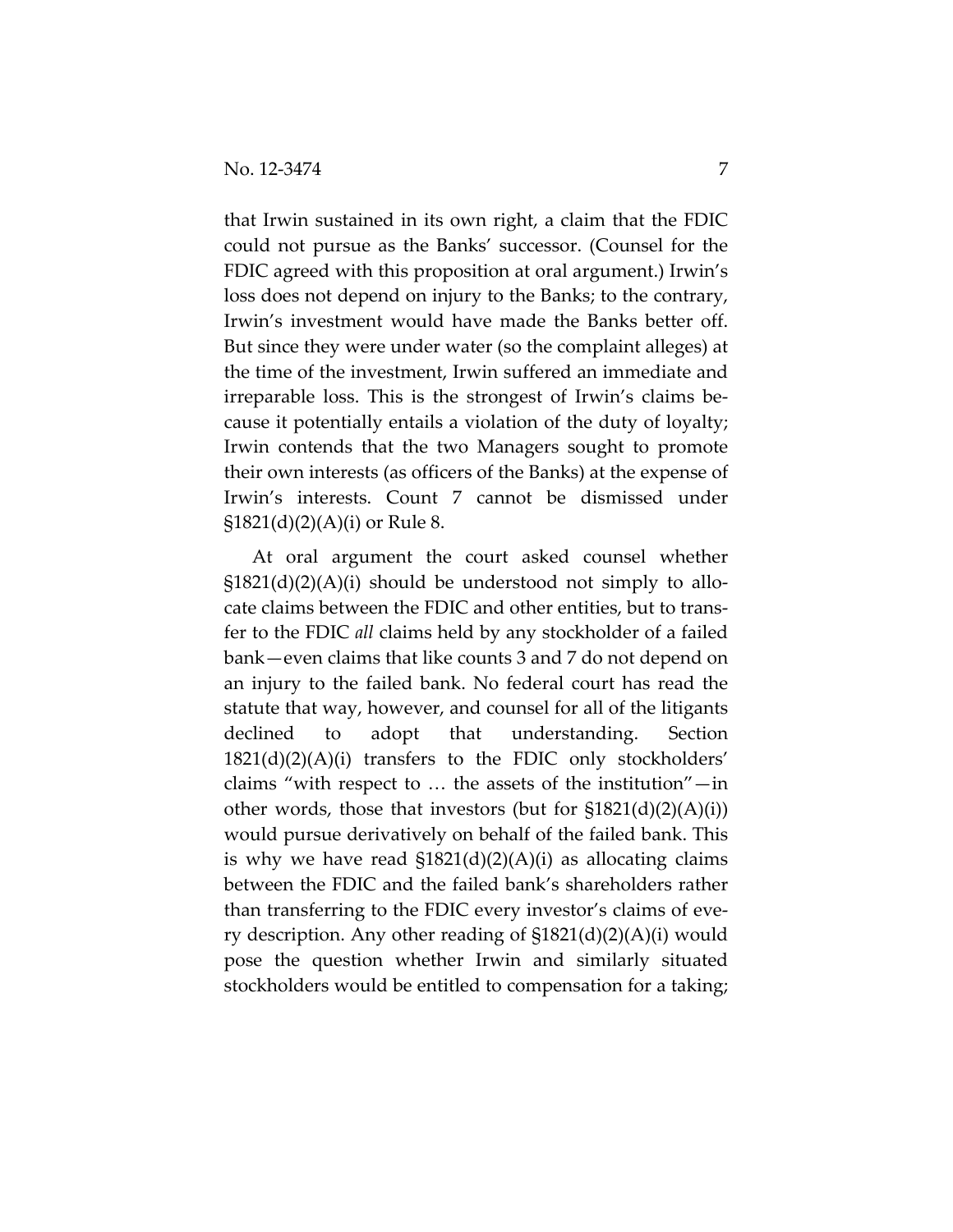our reading of the statute (which is also the FDIC's) avoids the need to tackle that question.

The judgment of the district court is affirmed with respect to counts 1, 2, 4, and 5. It is vacated with respect to counts 3 and 7. The case is remanded for further proceedings consistent with this opinion.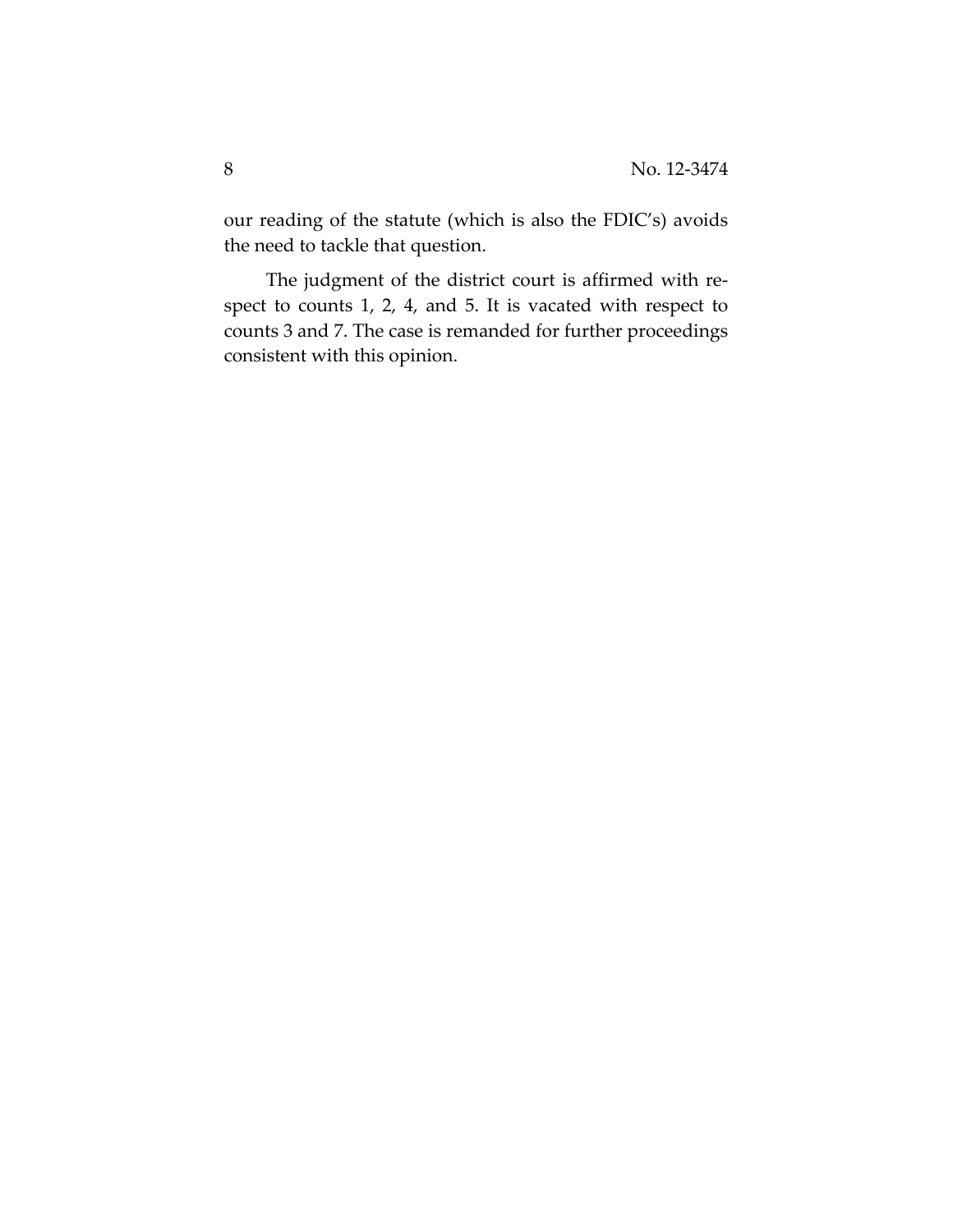HAMILTON, *Circuit Judge*. I join Judge Easterbrook's opinion for the court. His opinion accurately applies the difference between a shareholder's direct and derivative claims, which all parties agree is the decisive legal question. Counts three and seven are correctly categorized as direct claims and must be remanded, even though they do not have promising futures because of the Business Judgment Rule.

I have come to that conclusion reluctantly, however. Stepping back from the parties' arguments, I believe this case raises some broader policy questions that deserve consideration by the FDIC and Congress, including why the direct/derivative distinction should still matter, either under the current version of the Financial Institutions Reform, Recovery, and Enforcement Act of 1989, see 12 U.S.C. § 1821(d)(2)(A), or perhaps other statutory amendments that Congress may want to consider.

The most interesting facts about this case are buried in two footnotes in the briefs. They concern money that might be available to pay the plaintiff in this case, the trustee of Irwin Financial Corporation, which is the holding company that presided over this expensive debacle. The money could come from Irwin Financial's director and officer liability insurance policy.

That insurance policy covered directors and officers of Irwin Financial and all of its subsidiaries, including the defunct banks that were taken over by the FDIC. It is apparently a "wasting" policy, meaning that the legal costs of defense are charged against the policy limits and thus reduce the amount available to compensate the FDIC for its expenditures in excess of \$500 million to clean up the mess. See FDIC Br. at 16 n.10; IFC Reply Br. at 19 n.17. And that mess,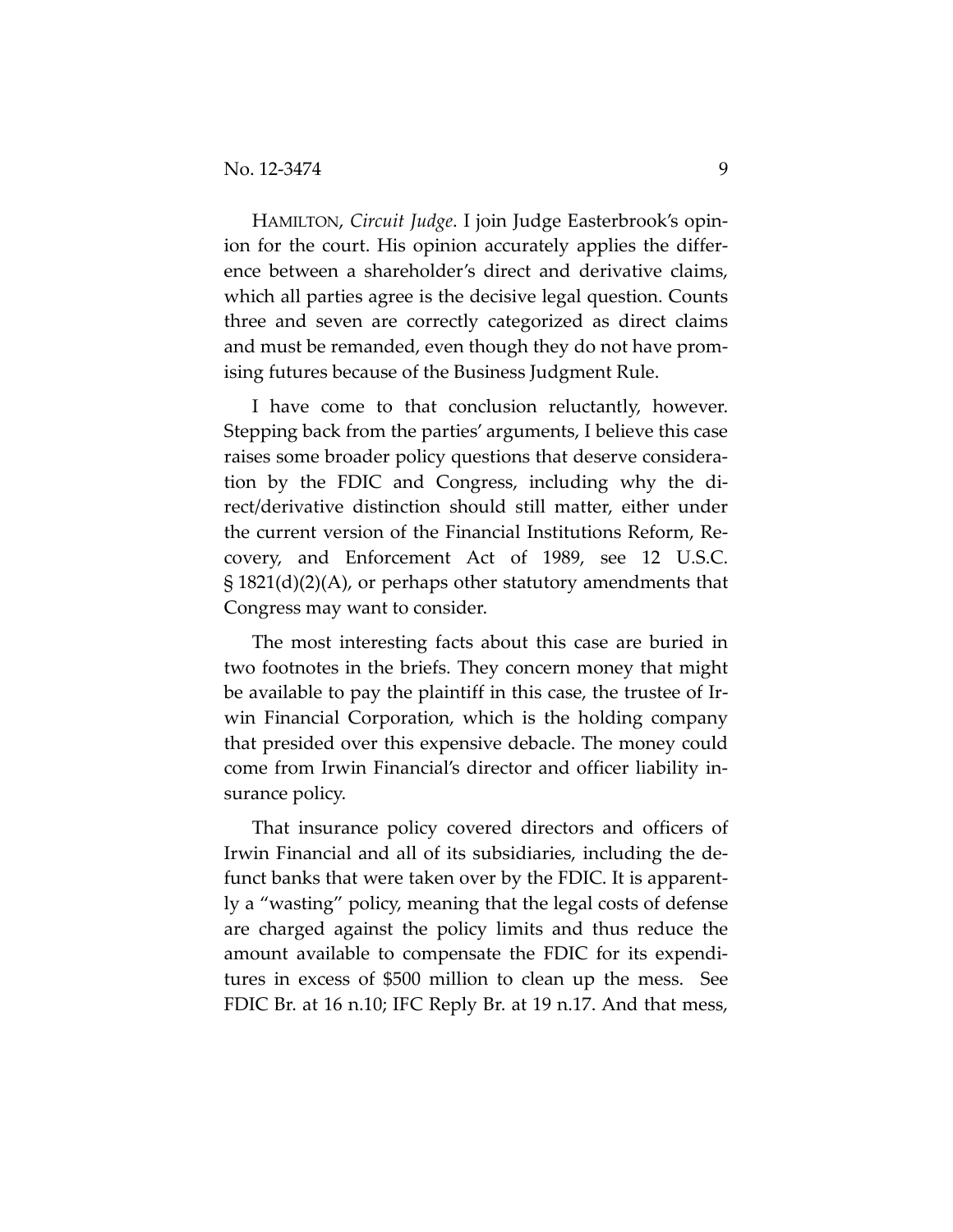we need to remember, was left behind by the entire Irwin Financial empire and its directors and officers.

To the extent those insurance proceeds might be used to pay Irwin Financial, the result is troubling. It is even more troubling because two of the three directors and officers whose actions are targeted in this case and who are covered by the insurance policy held positions with both the holding company (Irwin Financial) and its defunct banks. Under those circumstances, allowing Irwin Financial any prospect of recovery ahead of or on par with the FDIC turns the equities upside down. Yet that result follows from the parties' and our adoption of the direct/derivative dichotomy in interpreting 12 U.S.C.  $\S$  1821(d)(2)(A), which gives the FDIC extensive rights with respect to failed banks.<sup>[1](#page-9-0)</sup>

One possible solution to the problem I see would be a broader reading of § 1821(d)(2)(A) than the parties have embraced. Section  $1821(d)(2)(A)$  provides that when the FDIC steps in as the conservator or receiver of a failed bank, it shall succeed by operation of law to "all rights, titles, powers, and privileges of the insured depository institution, *and of any stockholder*, member, accountholder, depositor, officer, or director of such institution *with respect to the institution and the assets of the institution*."

<span id="page-9-0"></span> $<sup>1</sup>$  I recognize that, as a practical matter, the trustee at this point repre-</sup> sents the interests of Irwin Financial's creditors rather than its shareholders. I doubt that those creditors participated in Irwin Financial's profits or the financial debacle that required the FDIC to step in. Nothing about the trustee's claims, however, depends on Irwin Financial itself having gone into bankruptcy. If Irwin Financial had managed to remain solvent itself, it would be able to assert counts three and seven as direct claims for the benefit of its own shareholders.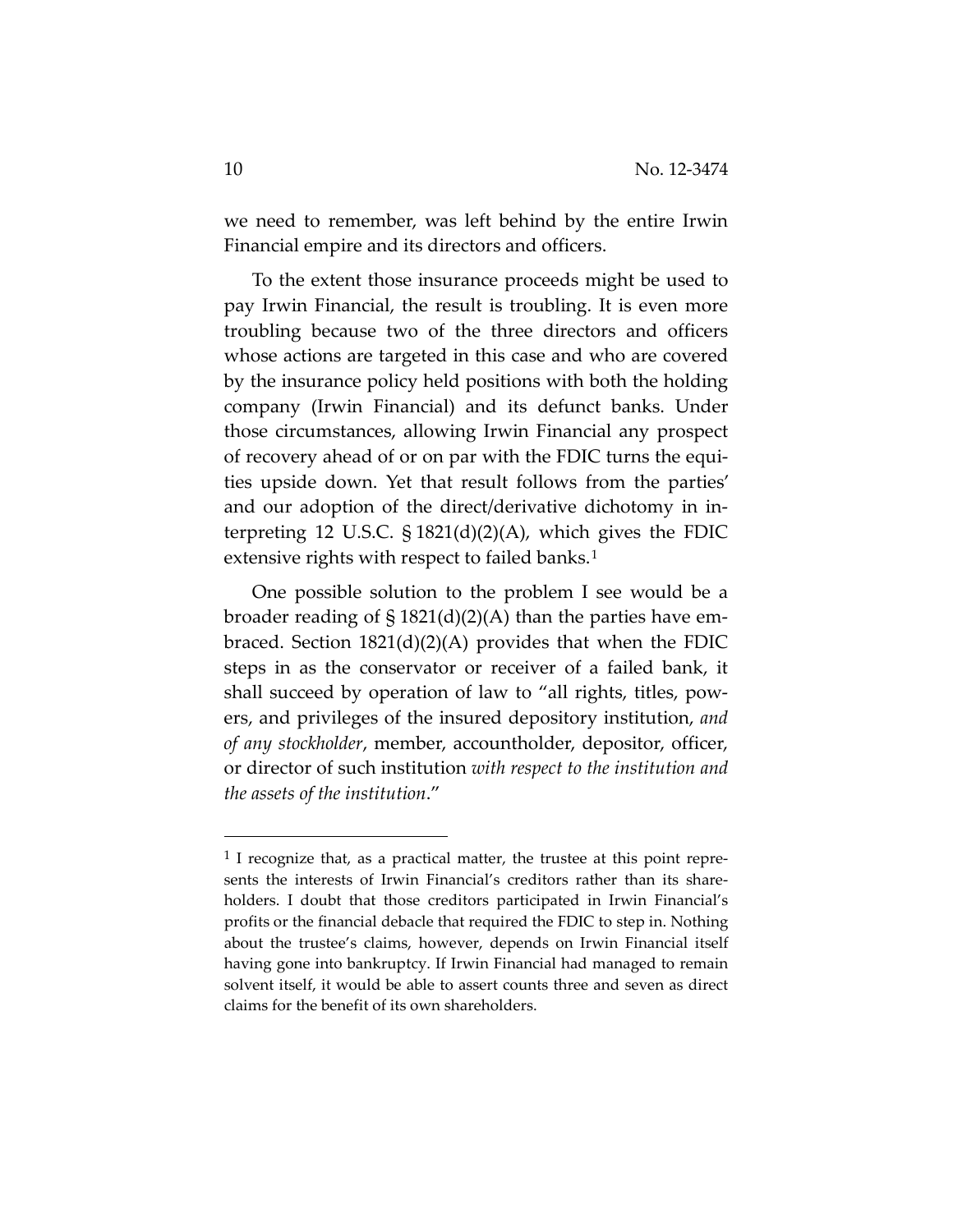The parties, including the FDIC itself, and Judge Easterbrook's opinion interpret this language about the rights of a stockholder to be limited to derivative claims a stockholder might have. It is not obvious to me that the language must be interpreted so narrowly, nor did the cases cited at page 2 of the opinion confront this issue or require that result. The FDIC can already pursue what would be a derivative claim because the claim really belongs to the failed depository institution itself. So what does the language referring to "the rights … of any stockholder" add to the meaning and effect of the statute? The doctrine that statutes should not be construed to render language mere surplusage is not absolute, but it weighs in favor of a broader reach that could include direct claims. See, e.g., *Dunn v. Commodity Futures Trading Comm'n*, 519 U.S. 465, 472 (1997). If "rights … of any stockholder" was meant to refer only to derivative claims, it's a broad and roundabout way of expressing that narrower idea.

The statutory language is not precise and could be interpreted, for sound policy reasons, more broadly to include a stockholder's *direct* claims that are based on harms resulting from dealings with the assets of the failed institution, or at least claims against other persons and entities who were part of the holding company structure. Under that broader reading, it would be possible for the FDIC to go after all the insurance proceeds and other available assets in a case like this one, at least until the FDIC has been fully reimbursed for the losses it incurred to protect depositors from the folly of the banks and their parent company, plaintiff Irwin Financial.

At the core of the financial crisis of 2008 were policies that allowed bankers and other financiers to "privatize prof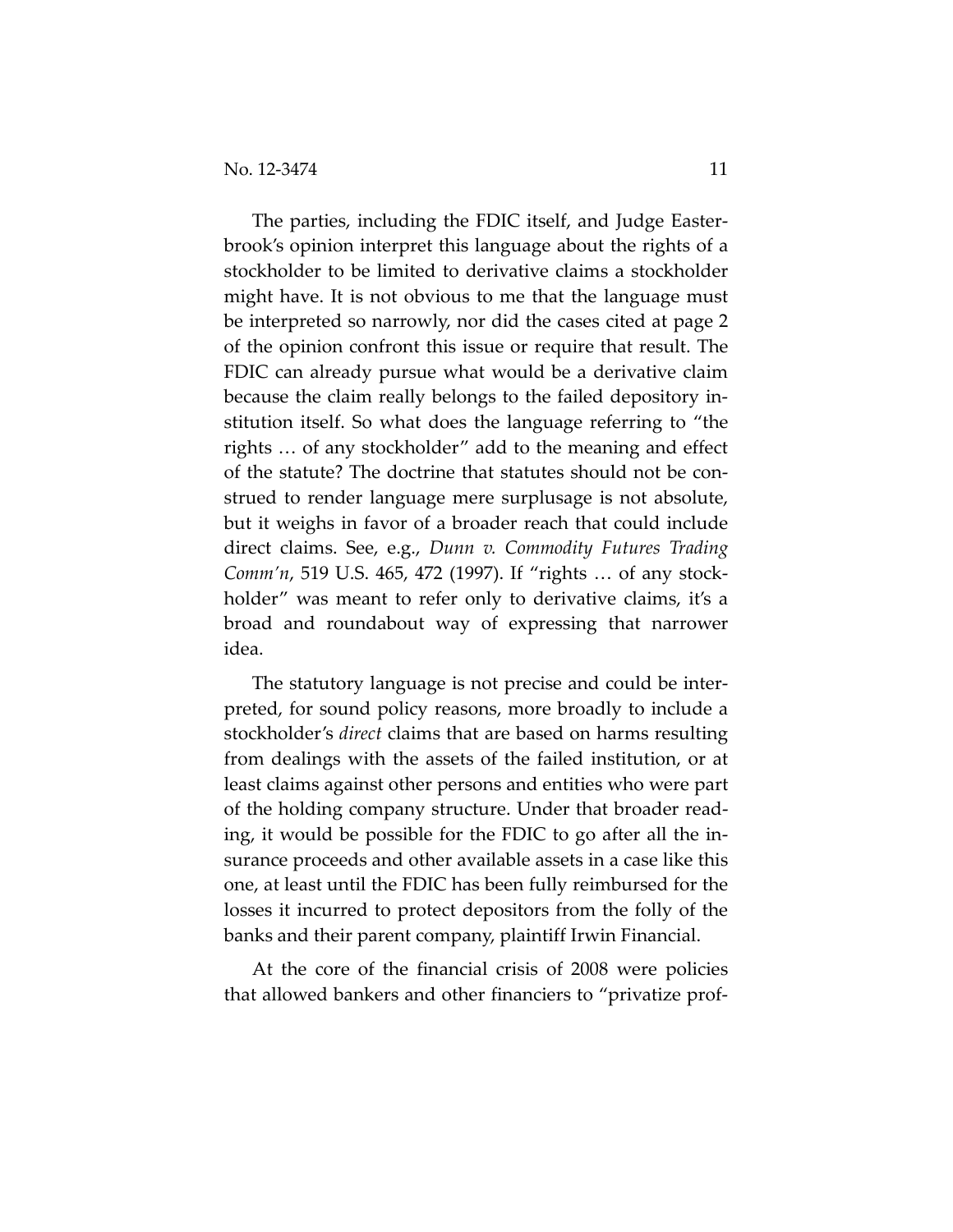its" but "socialize losses." See, e.g., Joseph E. Stiglitz, *Freefall: America, Free Markets, and the Sinking of the World Economy* (2010). There are of course powerful reasons for the FDIC and its counterparts for credit unions and other financial institutions to play their vital roles in socializing losses to protect depositors and stabilize the economy. Any student of the Great Depression who remembers the "runs" on banks can appreciate those roles. But this case at its core presents a troubling effort. The holding company structure and the direct/derivative dichotomy are being used in ways that could allow those who ran the banks into the ground to take for themselves some of the modest sums available to reimburse the FDIC for a portion of the socialized losses they inflicted.

If that result is not contrary to federal law, it should be. I do not know whether the stakes on a national level are large enough to motivate policymakers to act, but there are several ways to accomplish that more just result. First, the FDIC could choose to modify its interpretation of the ambiguous § 1821(d)(2)(A). That course would depend on having courts accept that new interpretation. Even better, Congress could amend the statute to clarify that it does not want to let those responsible for these financial debacles push ahead of the FDIC in collecting available assets. A statutory rule giving the FDIC priority over such "direct" claims by stockholders of failed banks against others within the holding company structure would surely withstand any challenge by parties like Irwin Financial under the Takings Clause of the Fifth Amendment. And no doubt there are other ways that experts in this field could devise to protect the public interest.

Counsel for Irwin Financial's trustee pointed out in oral argument that the FDIC is supported by insurance premi